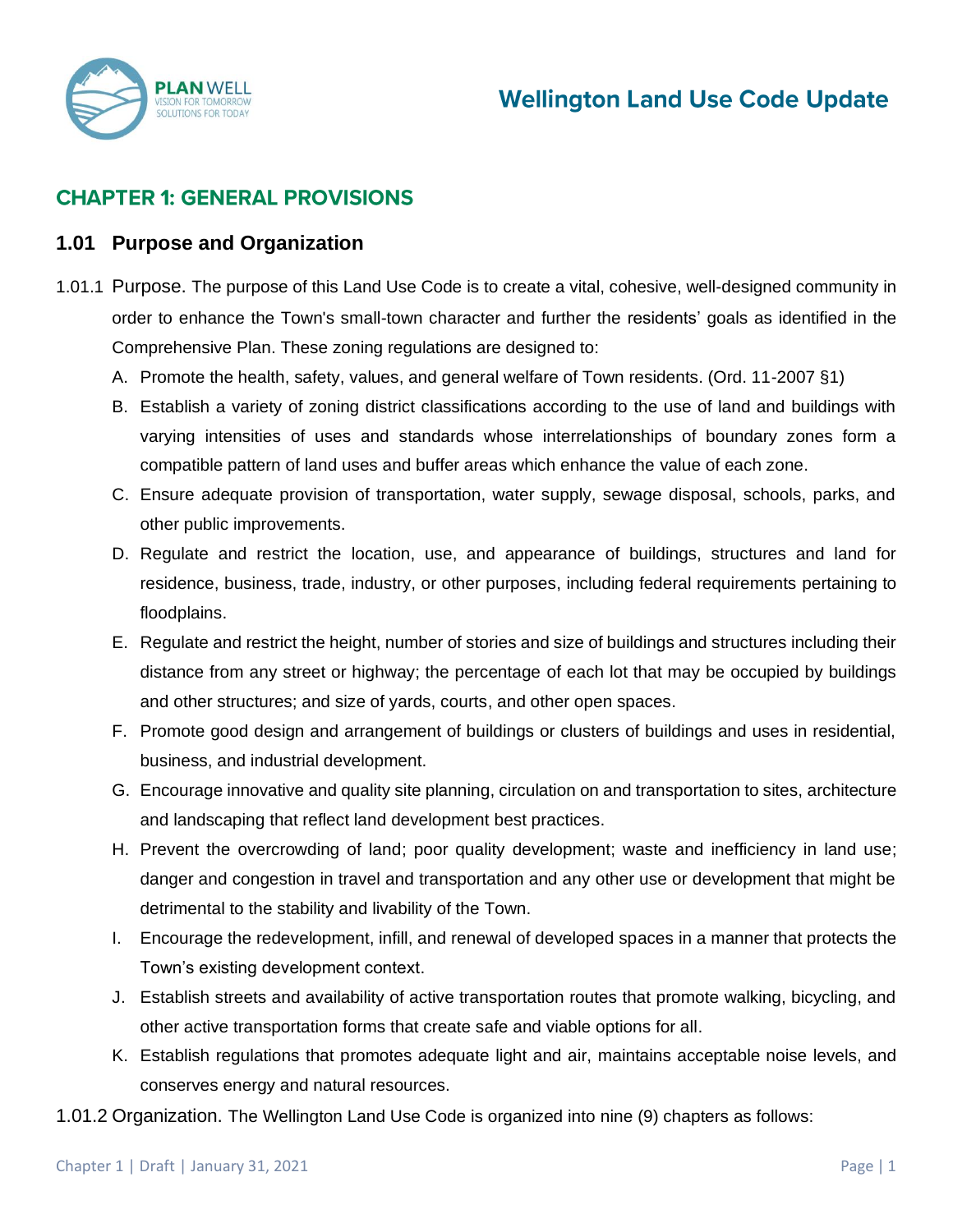- Chapter 1 General Provisions The General Provisions address the Land Use Code's organization, its purpose and authority, rules for interpretation, and legal provisions.
- Chapter 2 Application Procedures The Application Procedures guides the reader through the procedural and decision-making process by providing divisions pertaining to general procedural requirements and a common development review process, as well as providing a separate division for each type of development application and other land use requests.
- Chapter 3 Zoning Districts All zone districts within the Town of Wellington and their respective list of permitted uses, prohibited uses and particular development standards are located in Chapter 4 Use Regulations and Chapter 5 Development Standards.
- Chapter 4 Use Regulations The Use Regulations identifies permitted and prohibited use allowances for their respective zoning districts, while also providing use-specific standards that meet certain development needs.
- Chapter 5 Development Standards The Development Standards establish standards which apply to all types of development applications unless otherwise indicated. This chapter is divided into sections addressing standards for site planning and design, engineering, environmental and cultural resource protection, buildings, and transportation.
- Chapter 6 Subdivision Regulations The Subdivisions Regulations establish the Town's land division requirements.
- Chapter 7 Nonconforming Uses The Nonconforming Uses protects and regulates nonconforming uses, structures, lots, site improvements, and applications (referred to collectively as "nonconformities") and specifies the circumstances and conditions under which those nonconformities may continue.
- Chapter 8 Floodplain Regulations The Floodplain Regulations address the Town's development and planning measures to mitigate for potential flood hazards.
- Chapter 9 Definitions The Definitions encompass the terms used throughout the Land Use Code.
- 1.01.3 Organizational Method. This method of organization provides a user-friendly and easily accessible Land Use Code by consolidating most town regulations addressing land use and development, standardizing the regulatory format, providing common development review procedures, separating and clarifying standards, and maintaining definitions.

## **1.02 Authority**

A. This Land Use Code is adopted pursuant to the authority contained in the Colorado Revised Statutes (C.R.S.). Local governments are provided broad authority to plan for and regulate the use of land within their jurisdictions, as authorized in Title 29, Article 20, et seq. and Title 31, Article 23, et seq. of the C.R.S., as amended. Additional statutory authority may also exist for specific types of development regulation.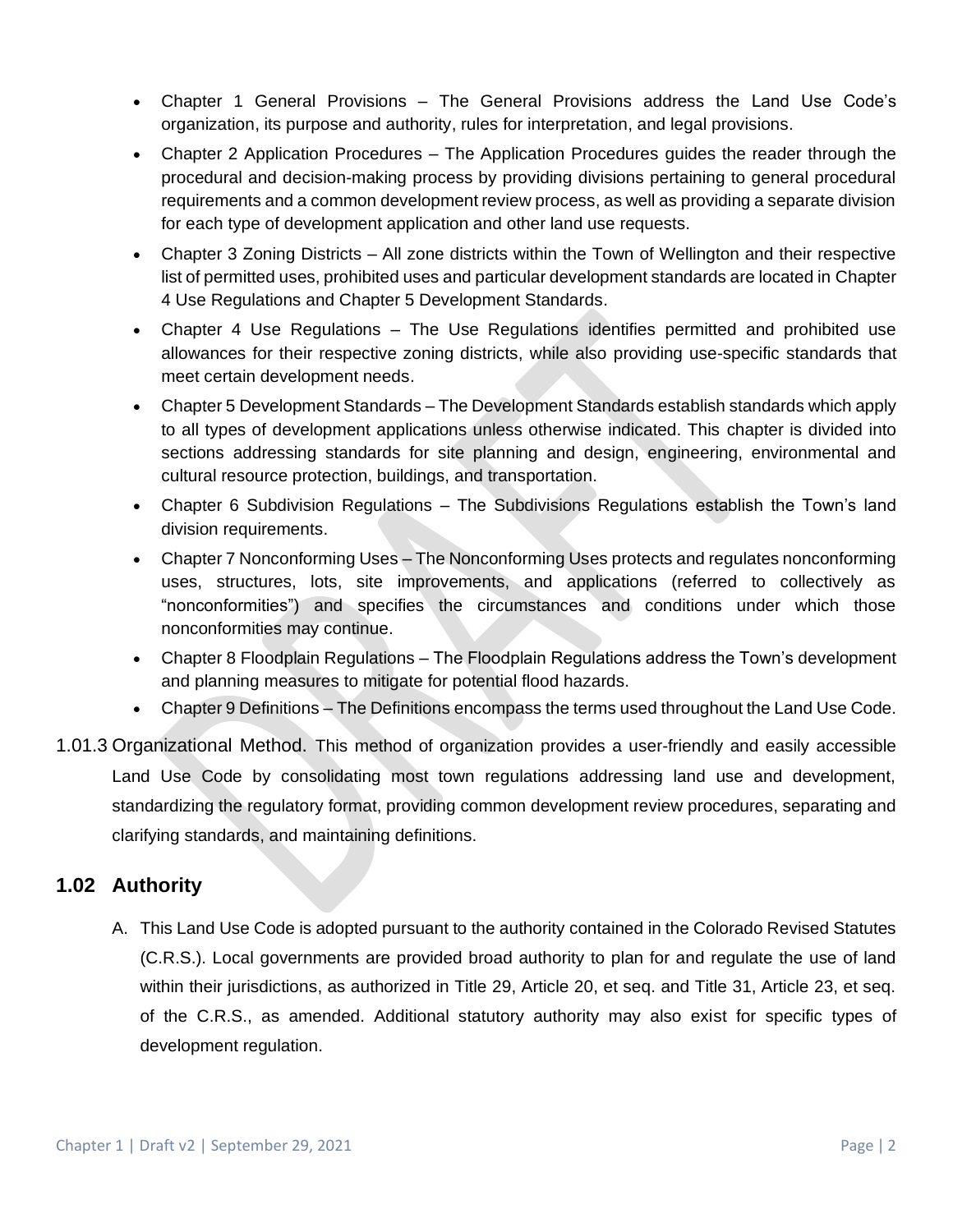B. Whenever a section of the Colorado Revised Statutes cited in this Land Use Code is later amended or superseded, this Land Use Code shall be deemed amended to refer to the amended section or section that most nearly corresponds to the superseded section.

#### **1.03 Effective Date**

This Land Use Code is effective immediately upon approval of the Board of Trustees.

#### **1.04 Applicability**

- 1.04.1 Generally. Unless otherwise provided, this Land Use Code applies to any:
	- A. Development or redevelopment of land;
	- B. New building or use;
	- C. Addition or enlargement of an existing building or use;
	- D. Change in occupancy of any building; or
	- E. Change of use.
- 1.04.2 Applications. Unless otherwise provided, this Land Use Code applies to any of the following development applications:
	- A. Any subdivision plat;
	- B. Any site plan;
	- C. Any plot plan;
	- D. Any land entitlement process plan;
	- E. Any special use authorization;
	- F. Any conditional use review;
	- G. Any building permit for a use other than a single-family detached dwelling; or
	- H. Any certificate of occupancy.

## **1.05 Relationship to Other Ordinances**

The standards of this Land Use Code are in addition to all other standards, guidelines, policies, and Municipal Code requirements otherwise applicable to land use and development. To the extent that there is a conflict between a requirement of this Land Use Code and another Town standard, guideline, policy or requirement, refer to *Chapter 1.07 Interpretation and Conflicting Provisions*.

### **1.06 Relationship to Comprehensive Plan**

The adopted Wellington Comprehensive Plan is the official policy document of the Town of Wellington. This provides a consistent statement of the Town's plan and policies for future development to bring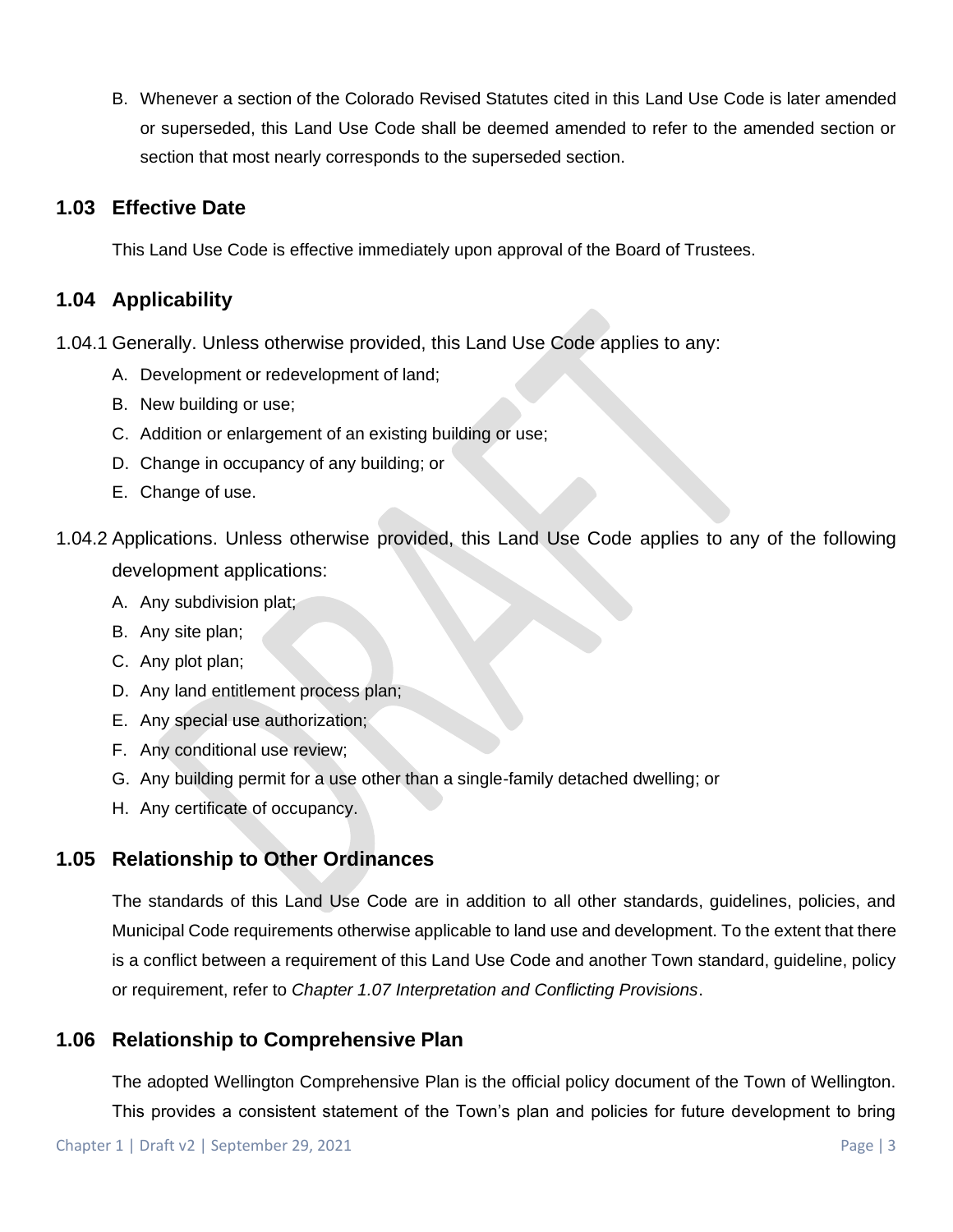about the Town's vision for the future. This Land Use Code implements the policies established in the comprehensive plan.

## **1.07 Interpretation and Conflicting Provisions**

- 1.07.1 Interpretation. In their interpretation and application, the provisions of these zoning regulations shall be held to be minimum requirements adopted for the promotion of the public health, safety, values, convenience, comfort, prosperity, and general welfare. (Ord. 11-2007 §1)
- 1.07.2 Conflicting Provisions.
	- A. Conflict with Other Provisions of Law. Whenever the requirements of this Land Use Code are at a variance with the requirements of any other lawfully adopted rules, regulations, or ordinances, the more restrictive or that imposing the higher standards shall govern. (Ord. 11-2007 §1)
	- B. Conflict with Private Covenants or Deeds. In case of a conflict between this Land Use Code and any private restrictions imposed by covenant or deed, the responsibility of the Town shall be limited to the enforcement of this Land Use Code. When provisions within this Land Use Code are more restrictive than those imposed by covenant or deed, or when any such private instruments are silent on matters contained within this Land Use Code, the provisions of this Code shall rule. (Ord. 11-2007 §1)

### **1.08 Transition from Prior Regulations**

A development application for approval, including the approval, conditional approval, or denial of approval of that plan, shall be governed only by the duly adopted laws and regulations in effect at the time the complete application is submitted.

## **1.09 Application Fees**

1.09.1 Generally.

- A. All fees assessed pursuant to this Land Use Code are non-refundable.
- B. Any property owner submitting a development application is responsible for paying all costs and fees incurred by the Town in reviewing and processing that application, including, but not limited to: attorney fees; engineering fees; surveying fees; consulting fees; recording fees; and legal publications and notice expenses.
- C. Final approval of any application submitted pursuant to this Land Use Code shall be contingent upon payment of all fees and expenses to the Town. The Town is not obligated to record documents, issue building permits or process any applicant submittals until all outstanding costs and fees have been paid.
- Chapter 1 | Draft v2 | September 29, 2021 Page | 4 D. If the Town must pursue collection of an applicant's outstanding fees or costs, it is the applicant's responsibility for the payment of all attorney fees and costs incurred by the Town in such collection